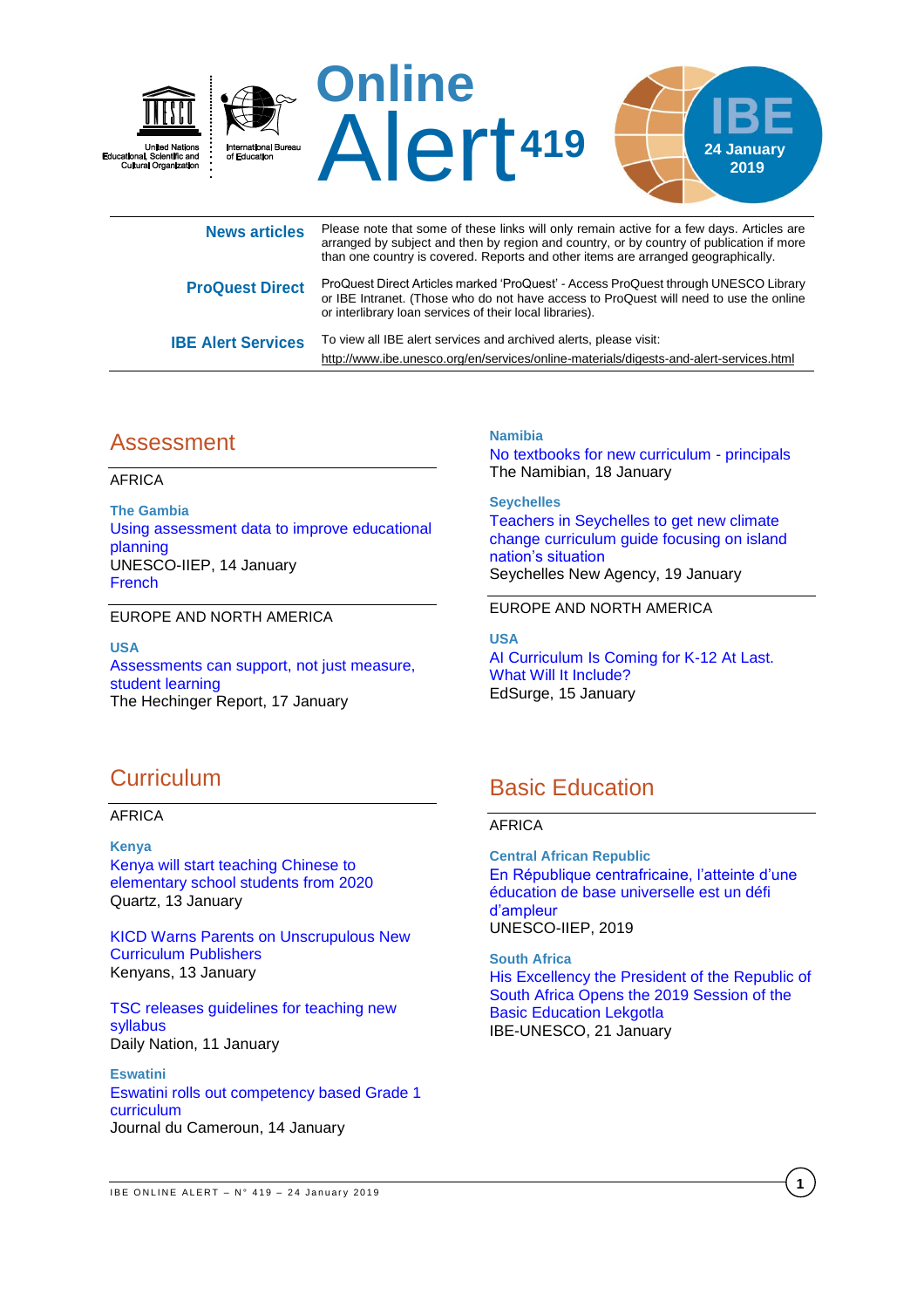# Early Childhood Education

#### ASIA AND THE PACIFIC

**Bangladesh** [Starting age to be reduced to 4yr in pre](http://www.newagebd.net/article/61744/starting-age-to-be-reduced-to-4yr-in-pre-primary-level-pry-secretary)[primary level: pry secretary](http://www.newagebd.net/article/61744/starting-age-to-be-reduced-to-4yr-in-pre-primary-level-pry-secretary) New Age, 14 January

### EUROPE AND NORTH AMERICA

**Cyprus** [Raising age of primary school entry will](https://cyprus-mail.com/2019/01/10/raising-age-of-primary-school-entry-will-improve-literacy/)  ['improve literacy'](https://cyprus-mail.com/2019/01/10/raising-age-of-primary-school-entry-will-improve-literacy/) Cyprus Mail Online, 10 January

**USA** [New Study Finds Strong School Climate Key](http://blogs.edweek.org/edweek/early_years/2019/01/new_study_finds_strong_school_climate_key_to_effective_early_learning.html?utm_source=dlvr.it&utm_medium=twitter)  [to Effective Early Learning](http://blogs.edweek.org/edweek/early_years/2019/01/new_study_finds_strong_school_climate_key_to_effective_early_learning.html?utm_source=dlvr.it&utm_medium=twitter) Education Week, 22 January

#### INTERNATIONAL

[Unicef, OCDE y Unesco destacan la](https://virtualeduca.org/mediacenter/unicef-ocde-y-unesco-destacan-la-necesidad-de-una-educacion-preescolar-universal-y-de-calidad/)  [necesidad de una educación preescolar](https://virtualeduca.org/mediacenter/unicef-ocde-y-unesco-destacan-la-necesidad-de-una-educacion-preescolar-universal-y-de-calidad/)  [universal y de calidad](https://virtualeduca.org/mediacenter/unicef-ocde-y-unesco-destacan-la-necesidad-de-una-educacion-preescolar-universal-y-de-calidad/) Virtual educa, 16 enero

#### **France**

[Première évaluation en demi-teinte pour les](https://www.lemonde.fr/societe/article/2019/01/23/premiere-evaluation-encourageante-pour-les-cp-dedoubles_5413434_3224.html)  [CP dédoublés](https://www.lemonde.fr/societe/article/2019/01/23/premiere-evaluation-encourageante-pour-les-cp-dedoubles_5413434_3224.html) Le Monde, 23 janvier

**Puerto Rico** [Repairing Puerto Rico's schools post-Maria will](https://www.constructiondive.com/news/repairing-puerto-ricos-schools-post-maria-will-cost-11b-take-7-years/546058/)  [cost \\$11B, take 7 years](https://www.constructiondive.com/news/repairing-puerto-ricos-schools-post-maria-will-cost-11b-take-7-years/546058/) Construction Dive, 16 January

**USA** [Rural K12 districts tackle enrollment declines](http://districtadministration.com/rural-k12-districts-tackle-enrollment-declines-and-teacher-shortages/)  [and teacher shortages](http://districtadministration.com/rural-k12-districts-tackle-enrollment-declines-and-teacher-shortages/) District Administration, 16 January

## **ESD**

LATIN AMERICA AND THE CARIBBEAN

**Uruguay** [Using organic gardens as teaching tools](https://en.unesco.org/news/using-organic-gardens-teaching-tools-transforms-whole-community-uruguay)  [transforms a whole community in Uruguay](https://en.unesco.org/news/using-organic-gardens-teaching-tools-transforms-whole-community-uruguay) UNESCO, 14 January

## Gender in education

ASIA AND THE PACIFIC

**Australia** [Girls match boys in confidence at single-sex](https://www.smh.com.au/education/girls-match-boys-in-confidence-at-single-sex-schools-study-finds-20190110-p50qno.html)  [schools, study finds](https://www.smh.com.au/education/girls-match-boys-in-confidence-at-single-sex-schools-study-finds-20190110-p50qno.html) The Sydney Morning Herald, 11 January

## Inclusive education

#### AFRICA

**Burkina Faso** [Ecole des jeunes aveugles \(EJA\)](http://lefaso.net/spip.php?article87553) : 30 ans de [combat pour une éducation inclusive](http://lefaso.net/spip.php?article87553) Le faso.net, 17 janvier

#### ARAB STATES

**Jordan** [360 tour inside a Jordanian inclusive school](https://www.euronews.com/2019/01/18/360-tour-inside-a-jordanian-inclusive-school)  Euronews, 21 January **[French](https://fr.euronews.com/2019/01/18/en-jordanie-une-ecole-inclusive-pour-les-eleves-handicapes-video-360)** 

# Education system

AFRICA

**Zambia** [Conference convened to overhaul Zambia's](http://www.xinhuanet.com/english/2019-01/16/c_137746438.htm)  [education sector](http://www.xinhuanet.com/english/2019-01/16/c_137746438.htm)  Xinhua, 16 January

ASIA AND THE PACIFIC

**Australia** [Split classrooms still causing education divide,](https://www.abc.net.au/news/2019-01-20/divide-over-split-classrooms-hampered-by-lack-of-data/10723492)  [debate hampered by a lack of student data](https://www.abc.net.au/news/2019-01-20/divide-over-split-classrooms-hampered-by-lack-of-data/10723492) ABC News, 19 January

**Viet Nam** [Education sector increases social counseling](http://sggpnews.org.vn/education/education-sector-increases-social-counseling-in-schools-79817.html)  [in schools](http://sggpnews.org.vn/education/education-sector-increases-social-counseling-in-schools-79817.html) Saigon Online, 18 January

### EUROPE AND NORTH AMERICA

**Czech Republic** [UNICEF report card gives Czech education](https://news.expats.cz/weekly-czech-news/unicef-report-card-gives-czech-education-low-marks/)  [low marks](https://news.expats.cz/weekly-czech-news/unicef-report-card-gives-czech-education-low-marks/) Expats.cz, 8 January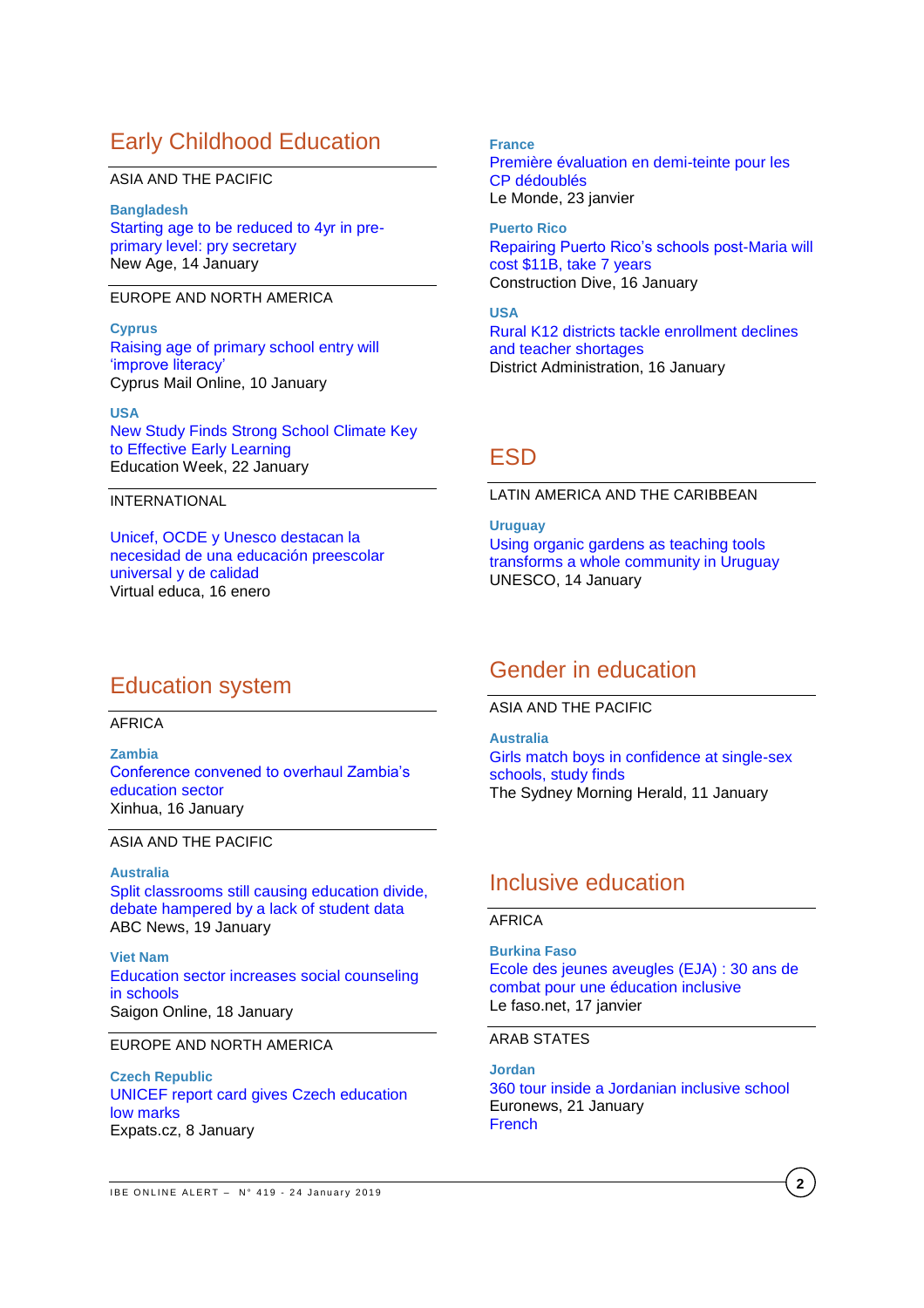### ASIA AND THE PACIFIC

**Malaysia** [Govt adopts inclusive approach in contributing](https://www.thesundaily.my/local/govt-adopts-inclusive-approach-in-contributing-to-non-profit-educational-institutions-lim-FI390142)  [to non-profit educational institutions: Lim](https://www.thesundaily.my/local/govt-adopts-inclusive-approach-in-contributing-to-non-profit-educational-institutions-lim-FI390142) The Sun Daily, 16 January

# International Day of Education

#### INTERNATIONAL

[First-ever International Day of Education –](https://en.unesco.org/news/first-ever-international-day-education-24-january-2019?mc_cid=c2e9a5da19&mc_eid=224a4feb15%20Newsletters&utm_term=0_2235d51f32-c2e9a5da19-442332789) 24 [January 2019](https://en.unesco.org/news/first-ever-international-day-education-24-january-2019?mc_cid=c2e9a5da19&mc_eid=224a4feb15%20Newsletters&utm_term=0_2235d51f32-c2e9a5da19-442332789) UNESCO, 22 January [French](https://fr.unesco.org/news/premiere-journee-internationale-leducation-24-janvier-2019) **[Spanish](https://es.unesco.org/news/primer-dia-internacional-educacion-24-enero-2019)** 

### INTERNATIONAL

[Resources of hope: Why community libraries](http://thelifelonglearningblog.uil.unesco.org/2019/01/15/resources-of-hope-why-community-libraries-matter/)  [matter](http://thelifelonglearningblog.uil.unesco.org/2019/01/15/resources-of-hope-why-community-libraries-matter/) UNESCO-UIL Lifelong Learning Blog, 15 **January** 

## Primary school

### EUROPE AND THE PACIFIC

**United Kingdom** [Primary schools lament decline in arts](https://www.artsprofessional.co.uk/news/primary-schools-lament-decline-arts-provision)  [provision](https://www.artsprofessional.co.uk/news/primary-schools-lament-decline-arts-provision) Arts Professional, 17 January

## Learning

#### EUROPE AND NORTH AMERICA

**USA** [Students Learn From People They Love](https://www.nytimes.com/2019/01/17/opinion/learning-emotion-education.html) The New York Times, 17 January

# School violence

### ASIA AND THE PACIFIC

**Malaysia** [From gangster to kindest: Curbing school](https://blogs.unicef.org/blog/gangster-to-kindest-curbing-school-violence/)  [violence](https://blogs.unicef.org/blog/gangster-to-kindest-curbing-school-violence/) UNICEF, 18 January

### **Literacy**

#### AFRICA

**Mozambique** [Learning literacy as a family in Mozambique](https://en.unesco.org/news/learning-literacy-family-mozambique) UNESCO, 9 January [French](https://fr.unesco.org/news/apprentissage-lalphabetisation-famille-au-mozambique) **[Spanish](https://es.unesco.org/news/alfabetizacion-familia-mozambique)** 

**Zimbabwe** [Accessing the world through promotion of a](https://journals.library.ualberta.ca/slw/index.php/iasl/article/view/7136/4137)  [reading culture in Zimbabwe Rural Schools:](https://journals.library.ualberta.ca/slw/index.php/iasl/article/view/7136/4137)  [the case for Mavhurazi Primary School](https://journals.library.ualberta.ca/slw/index.php/iasl/article/view/7136/4137) International Association of School Librarianship, 9 January

#### ASIA AND THE PACIFIC

#### **Australia** [Ten ways teacher librarians improve literacy in](https://theconversation.com/ten-ways-teacher-librarians-improve-literacy-in-schools-110026)  [schools](https://theconversation.com/ten-ways-teacher-librarians-improve-literacy-in-schools-110026) The Conversation, 17 January

### Science of Learning

#### EUROPE AND NORTH AMERICA

**USA** [Bringing the Science of Learning Into](https://www.edutopia.org/article/bringing-science-learning-classrooms)  **[Classrooms](https://www.edutopia.org/article/bringing-science-learning-classrooms)** Edutopia, 14 January

#### INTERNATIONAL

[Neurociencia, ¿una aliada para mejorar la](https://www.educaweb.com/noticia/2019/01/10/neurociencia-aliada-mejorar-educacion-18676/)  [educación?](https://www.educaweb.com/noticia/2019/01/10/neurociencia-aliada-mejorar-educacion-18676/) educaweb, 10 enero